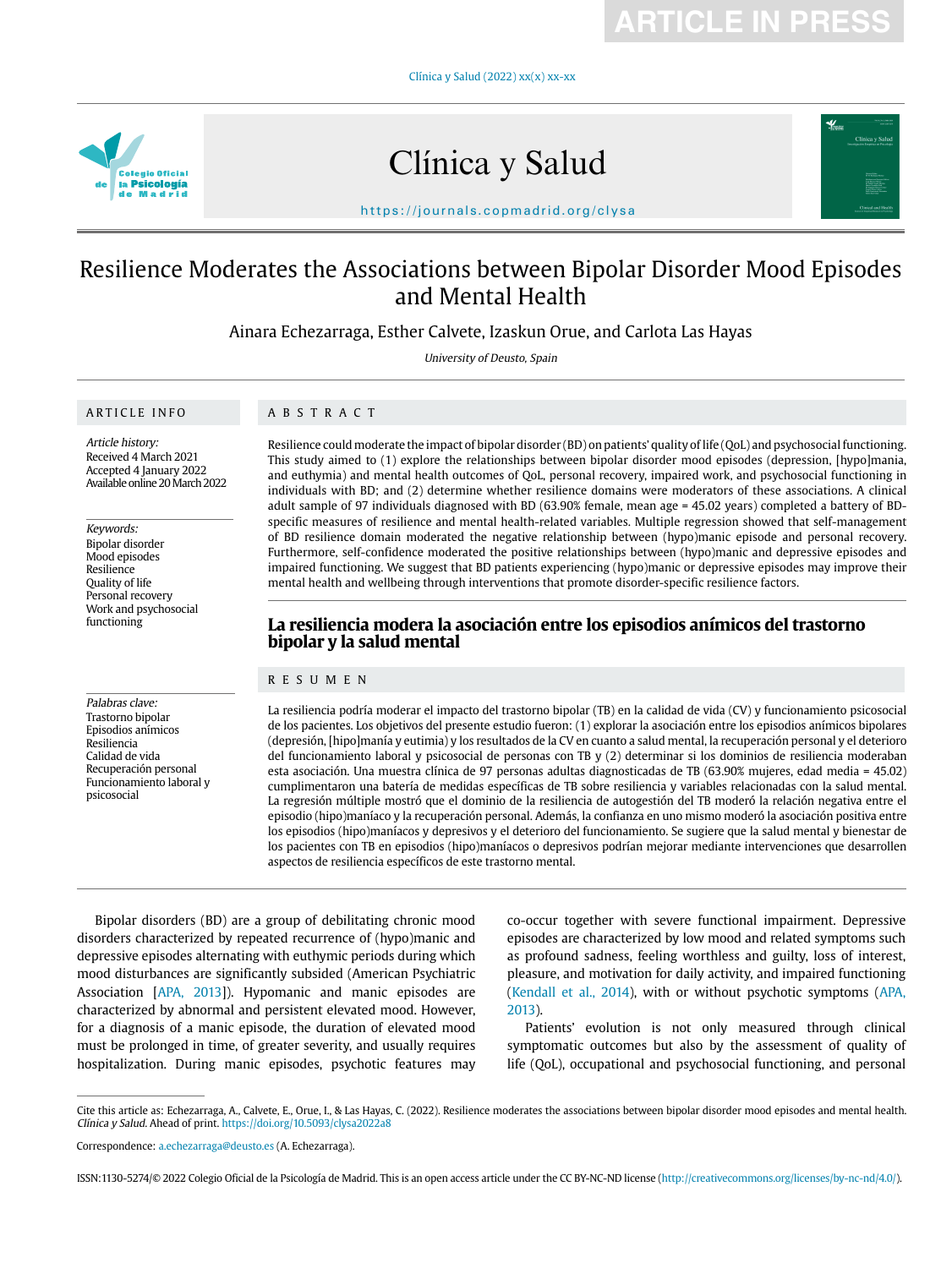recovery. Previous studies coincide reporting that the QoL (Michalak et al., 2005) and psychosocial functioning (Rosa et al., 2010; Strejilevich et al., 2013) of individuals with BD is low, even during euthymic episodes (Haro et al., 2011). Resilience may be a key factor to improve health outcomes for people with BD.

Resilience refers to a dynamic process in which a spiral of interactions between interrelated resilience resources emerges to

respond adaptively to adversity, promoting mental health from the vulnerability that may be involved in suffering a psychiatric disorder (Hofer et al., 2017; Wathen et al., 2012). Resilience resources may be inherent to individuals' traits or capacities and may include contextual resources, which may all be learned and acquired. Thus, research on resilience has focused on identifying the protective factors that might moderate the negative effects of adverse conditions (Luthar et al.,

## **Table 1.** Sociodemographic and Clinical Data

|                                                                 | (Hypo)mania       | Depression       | Euthymia         | Total           |
|-----------------------------------------------------------------|-------------------|------------------|------------------|-----------------|
|                                                                 | $n = 55(56.70\%)$ | $n = 12(12.37%)$ | $n = 30(30.93%)$ | $N = 97(100\%)$ |
| Sociodemographic data                                           |                   |                  |                  |                 |
| Age mean (SD)                                                   | 44.27 (10.64)     | 50.15 (8.80)     | 44.34 (11.13)    | 45.02 (10.66)   |
|                                                                 | $n(\%)$           | $n(\%)$          | $n(\%)$          | $N(\%)$         |
| Gender (female)                                                 | 36 (65.50)        | 7(58.30)         | 19(63.30)        | 62 (63.90)      |
| Marital status                                                  |                   |                  |                  |                 |
| Separated/divorced/widowed                                      | 15 (27.30)        | 4(33.00)         | 3(10.00)         | 22 (22.70)      |
| Single                                                          | 13 (23.60)        | 3(25.00)         | 13 (43.30)       | 29 (29.90)      |
| Stable partner                                                  | 11(20.00)         | 0(0)             | 3(10.00)         | 14 (14.40)      |
| Registered as partners/common law marriage                      | 16(29.10)         | 5(41.70)         | 11 (36.70)       | 32 (33.00)      |
| <b>Educational level</b>                                        |                   |                  |                  |                 |
| No studies                                                      | 0(0)              | 1(8.30)          | 0(0)             | 1(1.00)         |
| Primary education                                               | 4(7.30)           | 1(8.30)          | 2(6.70)          | 7(7.20)         |
| Secondary education/high school                                 | 6(10.90)          | 1(8.30)          | 3(10.00)         | 10(10.40)       |
| Professional training                                           | 14(25.50)         | 5(41.70)         | 11 (36.70)       | 30 (30.90)      |
| University                                                      | 24 (43.60)        | 3(25.00)         | 12(40.00)        | 39 (40.20)      |
| Postgraduate                                                    | 7(12.70)          | 1(8.30)          | 2(6.70)          | 10(10.30)       |
| <b>Employment situation</b>                                     |                   |                  |                  |                 |
| Unemployed                                                      | 31 (56.40)        | 8(66.70)         | 11 (36.70)       | 50 (51.50)      |
| Student                                                         | 4(7.30)           | 0(0)             | 2(6.70)          | 6(6.20)         |
| Employed                                                        | 20 (36.40)        | 4(33.30)         | 17 (56.70)       | 41 (42.30)      |
| BD-related clinical data                                        |                   |                  |                  |                 |
| No. of hospitalizations due to BD                               |                   |                  |                  |                 |
| $\boldsymbol{0}$                                                | 11(20.00)         | 2(18.20)         | 4(13.30)         | 17 (17.70)      |
| $1 - 3$                                                         | 31 (56.40)        | 4(36.40)         | 18 (60.00)       | 53 (55.30)      |
| $4 - 6$                                                         | 5(9.10)           | 2(18.20)         | 5(16.70)         | 12(12.50)       |
| $7 - 9$                                                         | 4(7.30)           | 1(9.10)          | 1(3.30)          | 6(6.30)         |
| $\geq$ 10                                                       | 4(7.20)           | 2(18.20)         | 2(6.60)          | 8(8.20)         |
| $\geq$ 4 bipolar episodes in the last year                      | 8 (14.50)         | 0(0)             | 2(6.70)          | 10(10.30)       |
| No. of comorbid disorders                                       |                   |                  |                  |                 |
| None                                                            | 39 (70.90)        | 9(75.00)         | 25(83.30)        | 73 (75.30)      |
| $\mathbf{1}$                                                    | 1(1.80)           | 0(0)             | 0(0)             | 1(1.00)         |
| $\geq$ 2                                                        | 15(27.30)         | 3(25.00)         | 5 (16.70)        | 23 (23.70)      |
| Diagnosed with a medical illness                                | 23 (41.80)        | 6(50.00)         | 12(40.00)        | 41 (42.30)      |
| Medication prescribed for BD                                    |                   |                  |                  |                 |
| Antidepressants with/without mood stabilizers or antipsychotics | 16 (30.20)        | 6(54.50)         | 5(17.20)         | 27(29.00)       |
| Mood stabilizers with/without antipsychotics                    | 33 (62.30)        | 10 (90.90)       | 23 (79.30)       | 66 (71.00)      |
| Antipsychotics                                                  | 22 (41.50)        | 5(45.50)         | 15(51.70)        | 42 (45.20)      |
| Anticonvulsants                                                 | 10(18.90)         | 3(27.30)         | 5(17.20)         | 18 (19.40)      |
| Other medication for BD                                         | 13 (24.50)        | 1(9.10)          | 7(24.10)         | 21 (22.60)      |
| No medication for BD                                            | 2(3.80)           | 0(0)             | 0(0)             | 2(2.10)         |
| Received any psychological BD therapy                           | 35 (63.60)        | 6(50.00)         | 17 (56.70)       | 58 (59.80)      |
| BD onset age mean (SD)                                          | 30.40 (10.43)     | 27.92 (12.10)    | 28.83 (11.26)    | 29.61 (10.82)   |
| Time (months) passed since the last bipolar episode mean (SD)   | 42.56 (63.02)     | 33.83 (67.17)    | 52.93 (56.76)    | 44.62 (61.36)   |
| General clinical data/Questionnaire' range                      | Mean $(SD)$       | Mean $(SD)$      | Mean $(SD)$      | Mean $(SD)$     |
| Bipolar Recovery Questionnaire / 36-360                         | 248.20 (40.77)    | 207.33 (48.34)   | 272.52 (27.93)   | 250.46 (42.82)  |
| Brief QoL for BD/12-60                                          | 42.24 (8.69)      | 34.42 (7.78)     | 45.90(5.10)      | 42.41 (8.31)    |
| Work and Social Adjustment Scale/0-40                           | 13.58 (9.70)      | 24.33 (14.18)    | 8.57(7.44)       | 13.36 (10.72)   |
| Self-management of BD: 7-35                                     | 25.82 (5.21)      | 21.42 (7.93)     | 27.47 (4.75)     | 25.78 (5.70)    |
| Turning-point; range: 5-25                                      | 19.98 (3.94)      | 18.25(5.45)      | 20.27 (4.17)     | 19.86 (4.22)    |
| Self-care/5-25                                                  | 20.29(3.75)       | 16.83(5.10)      | 21.20(3.07)      | 20.14 (3.93)    |
| Self-confidence; range: 3-15                                    | 12.20 (2.04)      | 10.92(3.70)      | 13.10(1.63)      | 12.32(2.27)     |
| Interpersonal support; range: 3-15                              | 12.02(2.86)       | 12.75 (2.01)     | 12.87(2.57)      | 12.37 (2.69)    |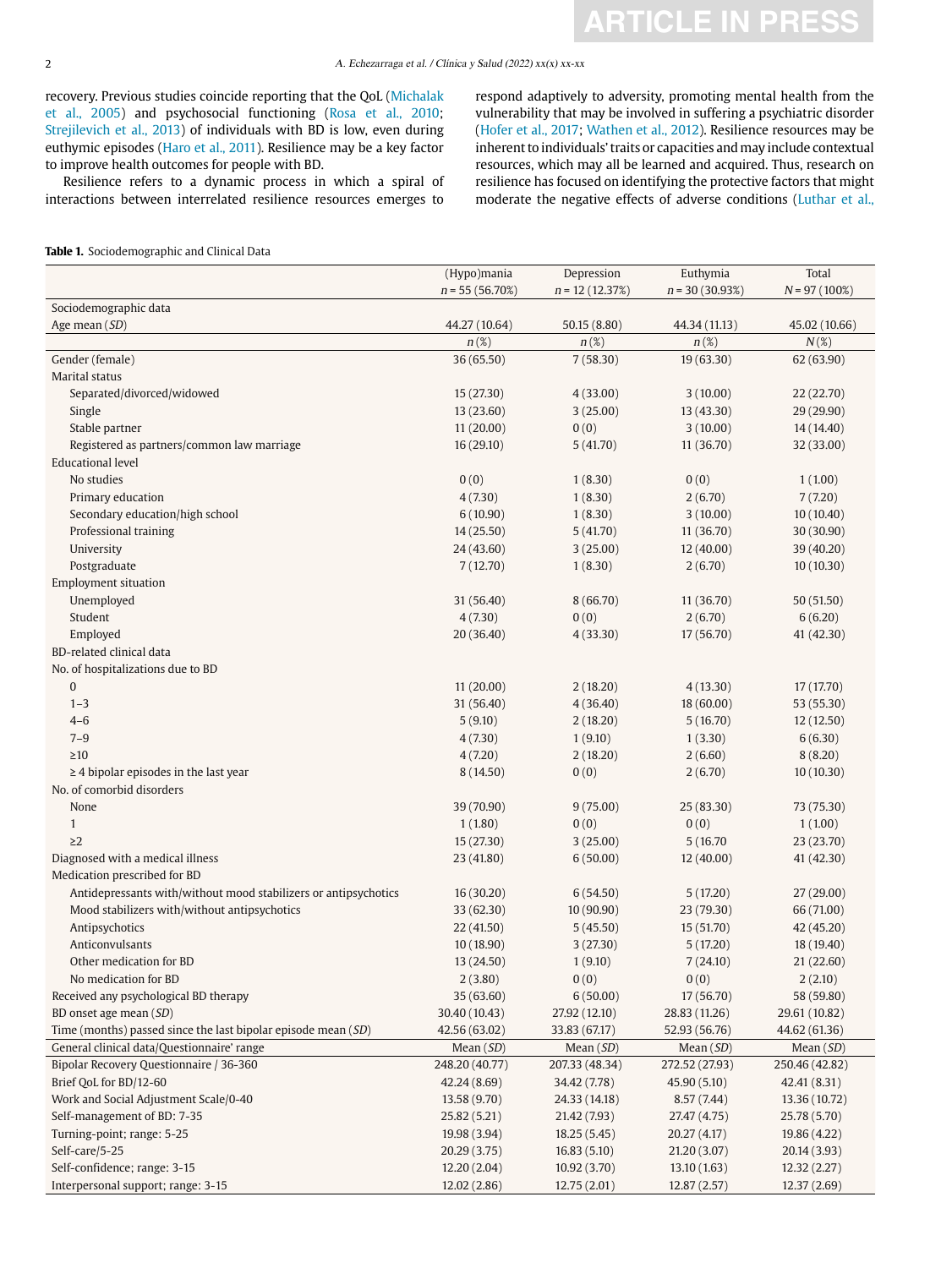2006). Previous studies have evidenced that individuals with BD and high levels of resilience reported better outcomes in recovery, QoL (Echezarraga et al., 2018; Lee et al., 2017), and psychosocial functioning (Bozikas et al., 2018; Echezarraga et al., 2018) compared to individuals with high BD and low levels of resilience. Specific resilience factors, such as self-care, self-confidence, and interpersonal support, have been reported by individuals who no longer present symptoms of BD as essential ingredients for their recovery (Echezarraga, Las Hayas et al., 2019).

Furthermore, previous findings have suggested the existence of important differences between bipolar mood episodes in QoL, occupational and psychosocial functioning, and personal recovery. Both manic and depressive episodes are more related to significantly poorer QoL (Votja et al., 2001) and psychosocial functioning (Rosa et al., 2010) than euthymic episodes. Furthermore, the greater the depressive symptomatology after episode remission, the lower the QoL (Michalak et al., 2005) and personal recovery (Dodd et al., 2017) in BD. These previous studies, although scarce, have considered the disorder-specific particularities of QoL, functioning, and personal recovery (see, for a review Michalak & Murray, 2010; Michalak et al., 2007).

Nonetheless, concerning previous health-related outcomes (e.g., QoL, functioning), research on BD has mainly focused on euthymic or clinically stable individuals (e.g., Özer et al., 2002) or, when including those in manic, hypomanic, or depressed episodes, clinicianreported assessments have been employed and/or has focused on bipolar episodes as predictors of clinical recovery outcomes such as the polarity of relapse (e.g., Calabrese et al., 2004) but not on selfreport measures or other mental health outcomes, such as personal recovery, QoL, or psychosocial functioning. Resilience has been proven a potential moderator of health-related outcomes, such as social functioning, in patients with BD (Bozikas et al., 2018). Nevertheless, to date, there has been no research focusing on the mechanisms or processes through which resilience might modify the damaging effects of bipolar mood episodes. Our present study aims to tackle this issue, by exploring the possible moderating role of resilience factors between bipolar mood episodes and health outcomes in BD. Thus, further studies are needed that delve into the relationship between resilience, BD mood episodes, and positive health outcomes. More research is needed to better understand the complex clinical course of BD and why some individuals with the same diagnosis report different health outcomes, which may be explained by the possible protective role of resilience factors. Shedding more light on the specific ways in which resilience might interact with bipolar mood episodes to improve individuals' mental health outcomes could aid in the prevention of the negative effects of bipolar episodes.

Therefore, this study aimed to explore whether health outcomes (i.e., QoL, personal recovery, work and psychosocial functioning) differ as a function of a person's bipolar mood episode. In addition to that, we also analyzed whether resilience factors predicted better health outcomes depending on bipolar mood episodes. First, we expected that individuals experiencing bipolar mood episodes of (hypo)mania and depression would present worse QoL, personal recovery, and functioning in contrast with those experiencing euthymic phases. Second, we hypothesized that specific resilience domains would have different moderating effects concerning each bipolar episode and associated health outcomes.

# **Method**

# **Participants**

The participants were recruited from nine public mental health services in the Basque Country (Spain) and non-governmental national BD associations. Inclusion criteria were having a diagnosis of BD confirmed by their therapist according to criteria of the Diagnostic and Statistical Manual of Mental Disorders (APA, 2000), being aged between 18 and 65 years, and being sufficiently fluent in Spanish. Exclusion criteria were having a clinically serious multi-organic disorder, acute psychosis, or cerebral organic deterioration that would prevent them from understanding the measures. Clinicians referred patients who met the previous study criteria to the researchers so that they could be requested to participate in the study. According to DSM-5 criteria, the mixed episode category is no longer considered to have diagnostic purposes (APA, 2013). Therefore, participants experiencing a mixed episode, according to the Spanish version of the Internal States Scale (ISS; Ruggero et al., 2004), were removed from the sample. The distinction between BD-I and BD-II was only made available by the therapist for a minority of the participating patients, leading to excluding these data from the analyses.

**ARTICLE IN PRESS**

Initially, 113 individuals diagnosed with BD were included in the study, but 16 participants were removed for meeting the exclusion criteria of being in a mixed bipolar state. Thus, a total of 97 individuals (63.90% female, mean age =  $45.02$  years,  $SD = 10.66$ , range 19-65) took part in the study. All participants self-completed sociodemographic and clinical data (see Table 1). There were no significant differences in any of the sociodemographic variables of age,  $F(2, 94) = 1.60$ ,  $p = .21$ ; gender distribution,  $\chi^2(2) = 0.22$ ,  $p = .89$ ; marital status,  $\chi^2(8)$  = 11.90, p = .16; educational level,  $\chi^2(10)$  = 10.08,  $p = .43$ ; or employment status,  $\chi^2(4) = 4.08$ ,  $p = .28$ , between the groups of individuals with depression, (hypo)mania and euthymia. Sociodemographic and clinical data are presented in Table 1.

#### **Measures**

**Internal States Scale** (ISS). The ISS (Bauer et al., 2000) includes 15 self-report items that are designed to discriminate co-occurring manic and depressive symptoms among people diagnosed with BD. It is composed of four indexes: Activation, Depression, Wellbeing, and Perceived Conflict. We adjusted the time framework of the Spanish version (Ruggero et al., 2004) to the last two weeks and adapted the original Visual Analogue Scale (VAS) to a 10-point Likert-type scale that ranges from 1 (not at all/rarely) to 10 (very much so/much of the time) for simplicity. The scores from the first two indexes (Activation and Depression) were used to indicate whether participants were currently experiencing a euthymic ( $n = 30$ ), (hypo)manic ( $n = 55$ ), or depressed ( $n = 12$ ) mood state, as indicated by the authors (Bauer et al., 2000). In the present study, Cronbach's alphas were appropriate  $(\alpha_{\text{activation}} = .86, \alpha_{\text{depression}} = .71).$ 

**Resilience Questionnaire for Bipolar Disorder** (RBD). This questionnaire was developed to measure resilience in BD (Echezarraga et al., 2017), based on a previous qualitative study (Echezarraga, Las Hayas et al., 2019). The RBD consists of five domains of resilience that are specific to BD: (1) Self-Management of BD, which refers to a sense of personal agency in the strategies used to manage the disorder; (2) Turning-Point, consisting of a moment of feeling committed to moving out of their current adversities; (3) Self-Care, which deals with taking care of one's mental health through a balanced lifestyle; (4) Self-Confidence, consisting of maintaining attitudes of self-reliance and self-respect; and (5) Interpersonal Support, described as feeling cared for and loved by significant others. Each of these BD-specific resilience factors has shown unique direct and indirect effects in the explanation of recovery from BD (Echezarraga et al., 2018), indicating that different dimensions of resilience are worth considering separately when analyzing their indirect roles. The questionnaire consists of 23 items that are rated on a five-point Likert-type scale ranging from 1 (strongly disagree) to 5 (strongly agree). In the present study, Cronbach's alpha coefficients for the RBD subscales were .89 for Self-Management of BD, .81 for Turning-Point, .84 for Self-Care, .78 for Self-Confidence, and .74 for Interpersonal Support.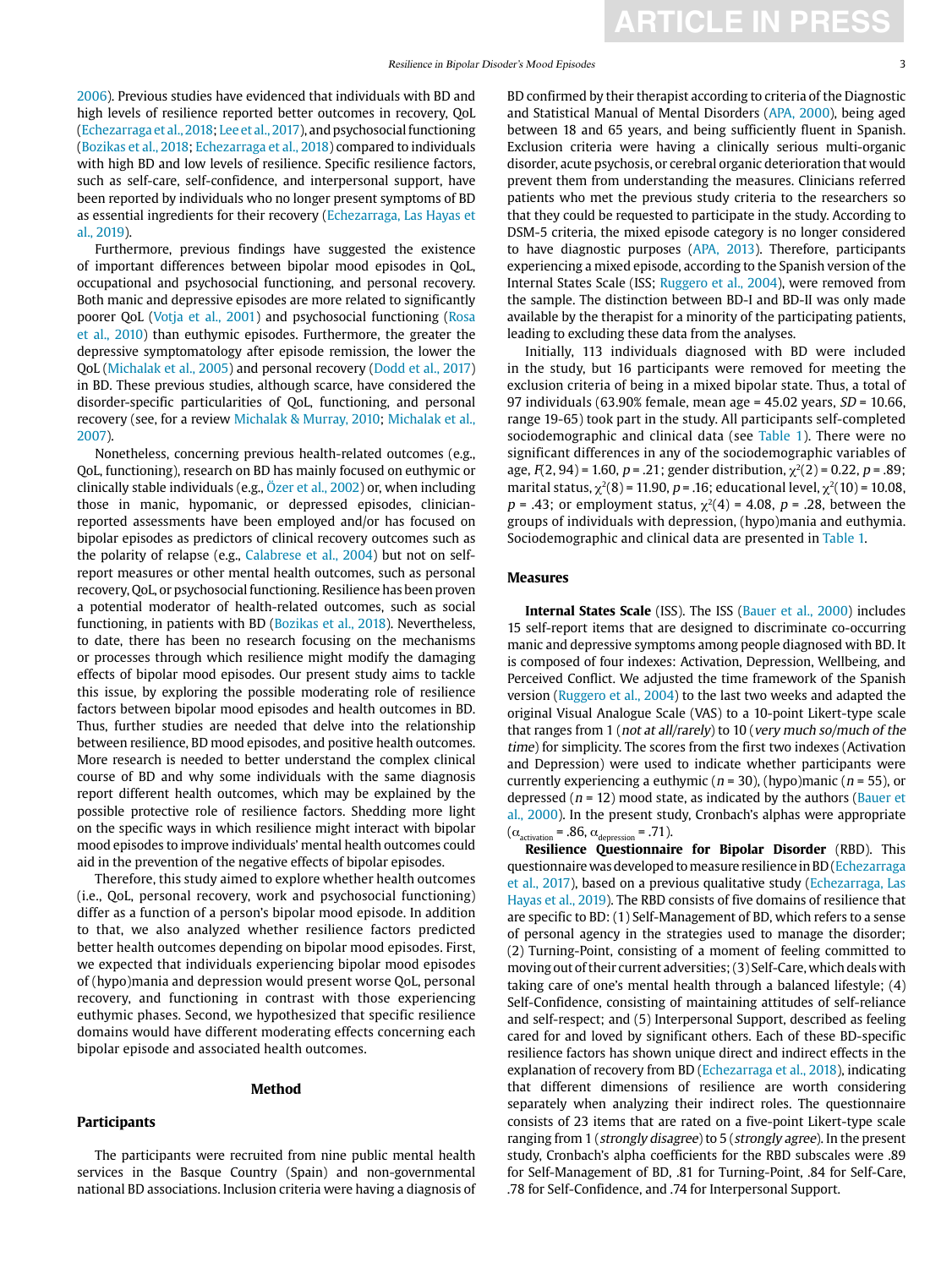| <b>Table 2.</b> Bivariate Correlation Coefficients between Study Variables |
|----------------------------------------------------------------------------|
|----------------------------------------------------------------------------|

|                                                            | Spearman's Bivariate Correlation Coefficients ( $N = 116$ ) |          |               |                                 |          |                     |         |               |          |        |         |        |           |                  |
|------------------------------------------------------------|-------------------------------------------------------------|----------|---------------|---------------------------------|----------|---------------------|---------|---------------|----------|--------|---------|--------|-----------|------------------|
|                                                            |                                                             |          |               |                                 |          |                     |         |               |          |        |         |        |           |                  |
| 1. Self-Management of BD                                   |                                                             |          |               |                                 |          |                     |         |               |          |        |         |        |           |                  |
| 2. Turning-Point                                           | $.31***$                                                    |          |               |                                 |          |                     |         |               |          |        |         |        |           |                  |
| 3. Self-Care                                               | $.75***$                                                    | $.42***$ |               |                                 |          |                     |         |               |          |        |         |        |           |                  |
| 4. Self-Confidence                                         | $.58***$                                                    | $.37***$ | $.57***$      |                                 |          |                     |         |               |          |        |         |        |           |                  |
| 5. Interpersonal Support                                   | $.38***$                                                    | .18      | $.35***$      | $.30***$                        |          |                     |         |               |          |        |         |        |           |                  |
| 6. Quality of Life                                         | $.63***$                                                    | .16      | $.66***$      | $.52***$                        | $.27**$  |                     |         |               |          |        |         |        |           |                  |
| 7. Personal Recovery                                       | $.68***$                                                    | $.22*$   | $.70***$      | $.58***$                        | $.37***$ | $.74***$            |         |               |          |        |         |        |           |                  |
| 8. W. & P. Functioning Impairment                          | $-49***$                                                    | $-14$    |               | $-0.55***$ $-0.42***$ $-0.29**$ |          | $-.76***-.61***$    |         |               |          |        |         |        |           |                  |
| 9. Age                                                     | $-17$                                                       | $-.08$   | $-.10$        | $-.17$                          | $-.21*$  | $-15$               | $-.16$  | .10           |          |        |         |        |           |                  |
| 10. Gender                                                 | $-12$                                                       | $-.07$   | $-.21*$       | $-.04$                          | $-.14$   | $-.10$              | $-14$   | .14           | $-.03$   |        |         |        |           |                  |
| 11. Educational level                                      | $.21*$                                                      | $-.02$   | $.19*$        | .14                             | $.20*$   | $.24***$            | $.29**$ | $-.23*$       | $-.07$   | $-.10$ |         |        |           |                  |
| 12. BD onset age                                           | $-.01$                                                      | .04      | .08           | .01                             | .04      | .04                 | $-.08$  | $-.09$        | $.54***$ | $-.03$ | $-.01$  |        |           |                  |
| 13. Nr. of hospitalizations due to BD                      | $-.09$                                                      | $-16$    | $-.06$        | .06                             | $-11$    | .08                 | $-.07$  | $-.07$        | .03      | .16    | $-.06$  | $-.13$ |           |                  |
| 14. $\geq$ 4 bipolar episodes in the last year             | $-.18$                                                      | .09      | $-.21*$       | $-.07$                          | $-.11$   | $-.28**$            | $-.17$  | $.19*$        | $-.12$   | .09    | .06     | $-.04$ | $-.26***$ |                  |
| 15. Nr. of comorbid disorders                              | $-.22*$                                                     | .06      | $-35*** -24*$ |                                 | $-12$    | $-.29***$ $-.38***$ |         | $.40***-.21*$ |          | $.19*$ | $-.03$  | $-15$  | $-.18*$   | $.31***$         |
| 16. Time (months) passed since<br>the last bipolar episode | $.28***$                                                    | $-.40$   | $.21*$        | $-.06$                          | .11      | $.29***$            | $.22*$  | $-.31***$     | .10      | .00.   | $.27**$ | .13    | $-.28**$  | $-.27***$ $-.11$ |

Note. Abbreviation W. & P. functioning impairment = work and psychosocial functioning impairment.

 $**p* ≤ .05, ***p* ≤ .01, ****p* ≤ .001.$ 

**Brief Quality of Life in Bipolar Disorder** (Brief-QoL.BD). We used the Spanish version (Morgado et al., 2015) of the Brief-QoL. BD (Michalak & Murray, 2010). It is a BD-specific self-report of QoL with 12 items and one total score. The items are rated on a five-point Likert-type scale ranging from 1 (strongly disagree) to 5 (strongly agree). The Cronbach's alpha in the present study was .86.

**Bipolar Recovery Questionnaire** (BRQ). It is a 36-item BD-specific self-report questionnaire that assesses personal recovery (Jones et al., 2013). Echezarraga et al. (2017) translated the BRQ from English to Spanish, also adapting the original VAS to a 10-point Likert-type scale that ranges from 1 (strongly disagree) to 10 (strongly agree). In the present study, Cronbach's alpha was .90.

**Work and Social Adjustment Scale** (WSAS). It is a self-report measure of the experiential impairment caused by an identified problem in several areas of daily-life functioning (e.g., ability to work, social leisure, and close relationships). It is composed of five items that are rated on a nine-point scale ranging from 0 (not at all) to 8 (very severely), where higher scores indicate higher impairment in work and psychosocial adjustment attributable to an identified problem (Mundt et al., 2002). We used the Spanish validation that adapted the WSAS to BD (Echezarraga, Calvete et al., 2019). In the current study, Cronbach's alpha was .86.

#### **Procedure**

The study received approval from the Clinical Research of Basque Country's Ethics Committee (Spain) (Internal code: [masked for review]). Participants completed the questionnaires in their mental health center, at their homes, or online. All participants signed an informed consent form before completing the assessment.

#### **Statistical Analyses**

Statistical analyses were performed on IBM SPSS Statistics for Windows (Version 26). Normality was tested by means of Kolmogorov-Smirnov test. Accordingly, non-parametric correlations were analyzed. Multiple regression analyses were performed to evaluate the predictive role of each resilience domain and bipolar mood type for three separate mental health outcome variables: QoL, personal recovery, and work and psychosocial functioning impairment. Separate multiple regression analyses were performed for each mental health outcome variable and each resilience domain. The bipolar episode was indicated with dummy coding for (hypo)mania and depression, and with euthymia set as the reference category. Thus, to build the model, firstly, resilience domains and bipolar episodes were included (Step 1). Then, to analyze the moderating role of each resilience domain in the relationship between bipolar mood episodes and mental health outcomes, the interaction terms ("Hypo)mania x Resilience" and "Depression x Resilience" were entered (Step 2).

#### **Results**

Spearman's bivariate correlations are reported in Table 2. The higher effect sizes for BD-related clinical variables were found for the number of comorbid disorders and time passed (in months) since the last bipolar episode with resilience factors and with health-related outcomes (i.e., QoL, personal recovery, and impairment in work and psychosocial functioning). Nevertheless, as these effect sizes were small to medium ( $Rs = .19-.40$ ), we did not include them as covariates in the first stage of regression analyses.

As shown in Table 3, (hypo)manic and depressive mood episodes, in contrast to the euthymic phase, were negatively associated with QoL and personal recovery, and positively associated with work and psychosocial functioning impairment. The resilience domains of selfmanagement of BD and self-care were positively associated with personal recovery but had no significant relationship with the other mental health outcomes.

The interaction between being in a (hypo)manic episode and self-management of BD significantly predicted better personal recovery (see Table 3). Figure 1a presents the moderating role of selfmanagement of BD in the relationship between (hypo)manic mood (compared to euthymic phase) and personal recovery. Figure 1a shows that the negative association between a (hypo)manic episode and personal recovery is weakest when levels of self-management of BD are higher. Besides, the interactions between (hypo)mania/ depression and self-confidence significantly predicted work and psychosocial functioning impairment (see Table 3). As shown in Figures 1b and 1c, the positive association between (hypo)mania/ depression and work and psychosocial functioning impairment are weakest when self-confidence is higher. There was also a marginally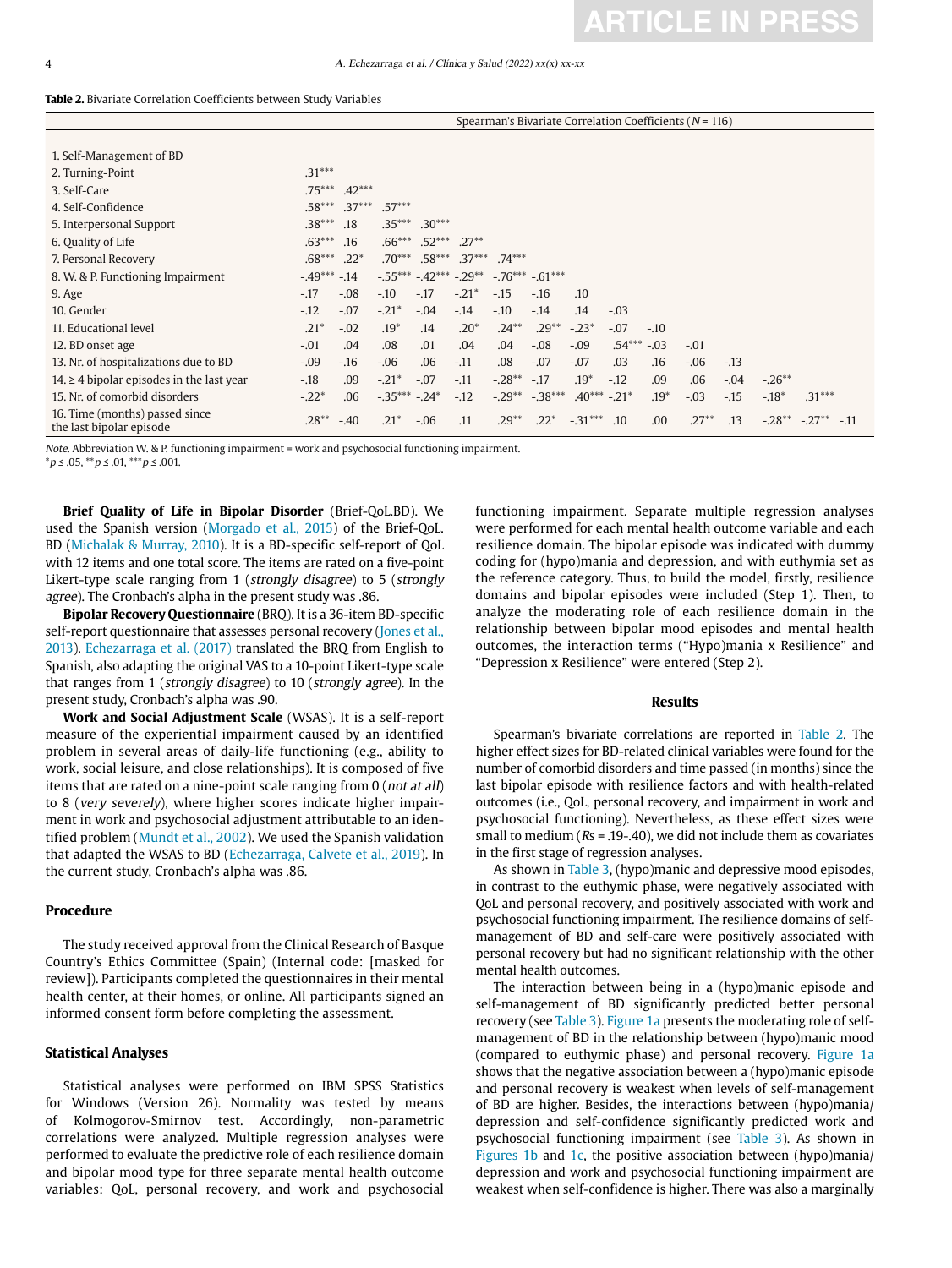| Outcome Variable                  | Quality of Life ( $N = 96$ )          |         |                                       |                          |                                     | Personal Recovery ( $N = 95$ )                      | Work and Psychosocial Functioning<br>Impairment $(N = 97)$ |        |                  |  |
|-----------------------------------|---------------------------------------|---------|---------------------------------------|--------------------------|-------------------------------------|-----------------------------------------------------|------------------------------------------------------------|--------|------------------|--|
|                                   | B(SE)                                 | $\beta$ | t(p)                                  | B(SE)<br>$\beta$<br>t(p) |                                     | B(SE)                                               | $\beta$<br>t(p)                                            |        |                  |  |
| Step 1                            | $R^2$ = .35, $F(3, 92)$ = 16.28***    |         | $R^2$ = .55, $F(3, 91)$ = 36.48***    |                          |                                     | $R^2$ = .31, $F(3, 93)$ = 13.72***                  |                                                            |        |                  |  |
| Self-Management of BD (SM)        | 1.82(1.54)                            | .22     | 1.18(.24)                             | 15.53 (6.69)             | .36                                 | $2.32(.02)^*$                                       | $-0.47(2.04)$                                              | $-.04$ | $-0.23(0.82)$    |  |
| (Hypo)mania                       | $-3.49(1.68)$                         | $-.21$  | $-2.08(.04)^*$                        | $-22.07(7.31)$           | $-.26$                              | $-3.02(.00)$ ***                                    | 5.46(2.21)                                                 | .25    | $2.47(.02)^*$    |  |
| Depression                        | $-8.71(2.59)$                         | $-35$   | $-3.37(0.00)$ ***                     | $-41.93(11.14)$          | $-.33$                              | $-3.76(0.00)$ ***                                   | 12.75(3.42)                                                | .39    | 3.73 $(.00)$ *** |  |
| Step 2                            | $\Delta R^2$ = .02, $F(2, 90)$ = 1.33 |         |                                       |                          |                                     | $\Delta R^2$ = .02, $F(2, 89)$ = 2.00               | $\Delta R^2$ = .03, $F(2, 91)$ = 1.85                      |        |                  |  |
| SM * (Hypo)mania                  | 2.94(1.86)                            | .24     | 1.59(0.12)                            | 16.05(8.04)              | .25                                 | $2.00(.05)^*$                                       | $-4.64(2.45)$                                              | $-.29$ | $-1.89(.06)$     |  |
| SM <sup>*</sup> Depression        | 1.38(2.15)                            | .09     | 0.64(0.52)                            | 10.49(9.26)              | .13                                 | 1.13(.26)                                           | $-3.98(2.85)$                                              | $-19$  | $-1.40(0.17)$    |  |
| Step 1                            | $R^2$ = .18, $F(3, 92)$ = 6.92***     |         |                                       |                          |                                     | $R^2$ = .25, $F(3, 91)$ = 9.94***                   | $R^2$ = .21, $F(3, 93)$ = 8.22***                          |        |                  |  |
| Turning-Point                     | $-1.00(1.38)$                         | $-12$   | $-0.73(0.47)$                         | 2.92(6.82)               | .07                                 | 0.43(.67)                                           | $-0.87(1.75)$                                              | $-.08$ | $-0.50(.62)$     |  |
| (Hypo)mania                       | $-3.80(1.73)$                         | $-23$   | $-2.19(.03)^{*}$                      | $-24.00(8.69)$           | $-.28$                              | $-2.76(.01)$ **                                     | 4.95(2.20)                                                 | .23    | $2.25(.03)^*$    |  |
| Depression                        | $-10.78(2.69)$                        | $-43$   | $-4.01(.00)$ ***                      | $-56.72(13.40)$          | $-.44$                              | $-4.23(0.00)$ ***                                   | 13.92 (3.43)                                               | .43    | $4.06(.00)$ ***  |  |
| Step 2                            |                                       |         | $\Delta R^2$ = .02, $F(2, 90)$ = 1.33 |                          |                                     | $\Delta R^2$ = .02, $F(2, 89)$ = 1.32               | $\Delta R^2$ = .02, $F(2, 91)$ = 1.16                      |        |                  |  |
| Turning-Point * (Hypo)mania       | 2.61(1.75)                            | .23     | 1.49(0.14)                            | 2.81(8.65)               | .05                                 | 0.33(0.75)                                          | 0.42(2.21)                                                 | .03    | 0.19(.85)        |  |
| Turning-Point * Depression        | 2.88(2.19)                            | .17     | 1.31(0.19)                            | 16.78 (10.86)            | .19                                 | 1.55(0.13)                                          | $-3.40(2.79)$                                              | $-15$  | $-1.22(0.23)$    |  |
| Step 1                            | $R^2$ = .43, $F(3, 92)$ = 23.27***    |         | $R^2$ = .53, $F(3, 91)$ = 34.67***    |                          |                                     | $R^2$ = .37, $F(3, 93)$ = 18.17***                  |                                                            |        |                  |  |
| Self-Care                         | 2.76(1.56)                            | .32     | 1.76(.08)                             | 22.21 (7.98)             | .50                                 | $2.78(.01)$ **                                      | $-1.92(2.13)$                                              | $-.17$ | $-0.90(.37)$     |  |
| (Hypo)mania                       | $-3.49(1.57)$                         | $-.21$  | $-2.23(.03)^*$                        | $-18.91(7.73)$           | $-.22$                              | $-2.45(.02)^*$                                      | 5.21(2.12)                                                 | .24    | $2.46(.02)^{*}$  |  |
| Depression                        | $-7.82(2.48)$                         | $-.31$  | $-3.15(.00)$ ***                      | $-38.56(11.94)$          | $-.30$                              | $-3.23(0.00)$ ***                                   | 11.49(3.38)                                                | .36    | 3.41 $(.00)$ *** |  |
| Step 2                            |                                       |         | $\Delta R^2$ = .02, $F(2, 90)$ = 1.42 |                          | $\Delta R^2$ = 00, $F(2, 89)$ = .36 |                                                     | $\Delta R^2$ = .02., $F(2, 91)$ = 1.35                     |        |                  |  |
| Self-Care * (Hypo)mania           | 2.85(1.82)                            | .24     | 1.57(0.12)                            | 6.99(9.14)               | .11                                 | 0.76(.45)                                           | $-4.06(2.48)$                                              | $-.26$ | $-1.64(0.11)$    |  |
| Self-Care * Depression            | 1.02(2.18)                            | .06     | 0.47(.64)                             | 2.36(10.76)              | .03                                 | 0.22(.83)                                           | $-3.19(2.97)$                                              | $-.14$ | $-1.07(0.29)$    |  |
| Step 1                            | $R^2$ = .35, $F(3, 92)$ = 16.14***    |         |                                       |                          |                                     | $R^2$ = .44, $F(3, 91)$ = 23.83***                  | $R^2$ = .31, $F(3, 93)$ = 13.63***                         |        |                  |  |
| Self-Confidence                   | 1.05(1.87)                            | .12     | 0.56(.58)                             | 17.92 (9.74)             | .39                                 | 1.84(.07)                                           | 1.27(2.46)                                                 | .11    | 0.52(.61)        |  |
| (Hypo)mania                       | $-3.54(1.75)$                         | $-.21$  | $-2.02(.05)^*$                        | $-16.99(8.94)$           | $-.20$                              | $-1.90(.06)$                                        | 5.92(2.30)                                                 | .28    | $2.57(.01)$ **   |  |
| Depression                        | $-9.57(2.53)$                         | $-38$   | $-3.79(0.00)$ ***                     | $-45.92(12.60)$          | $-.36$                              | $-3.65(.00)$ ***                                    | 13.79(3.33)                                                | .43    | $4.14(.00)$ ***  |  |
| Step 2                            | $\Delta R^2$ = .03, $F(2, 90)$ = 2.03 |         | $\Delta R^2$ = .00, $F(2, 89)$ = .16  |                          |                                     | $\Delta R^2$ = .04, $F(2, 91)$ = 2.82 <sup>ms</sup> |                                                            |        |                  |  |
| Self-Confidence * (Hypo)<br>mania | 4.16(2.16)                            | .32     | 1.92(0.00)                            | 6.35(11.12)              | .09                                 | 0.57(.57)                                           | $-6.03(2.85)$                                              | $-.36$ | $-2.11(.04)^*$   |  |
| Self-Confidence * Depression      | 2.12(2.29)                            | .14     | 0.92(0.36)                            | 5.07 (11.70)             | .07                                 | 0.43(0.67)                                          | $-6.82(3.03)$                                              | $-.34$ | $-2.25(.03)^{*}$ |  |
| Step 1                            | $R^2$ = .21, $F(3, 92)$ = 8.12***     |         | $R^2$ = .35, $F(3, 91)$ = 16.21***    |                          |                                     | $R^2$ = .26, $F(3, 93)$ = 10.95***                  |                                                            |        |                  |  |
| Interpersonal Support (IS)        | 0.22(1.56)                            | .03     | 0.14(.89)                             | 6.73(7.23)               | .14                                 | 0.93(0.35)                                          | $-1.30(1.95)$                                              | $-.11$ | $-0.67(.51)$     |  |
| (Hypo)mania                       | $-3.44(1.76)$                         | $-.21$  | $-1.96(.05)^{*}$                      | $-22.64(8.21)$           | $-.26$                              | $-2.76(.01)$ **                                     | 4.51(2.18)                                                 | .21    | $2.07(.04)^*$    |  |
| Depression                        | $-12.12(2.68)$                        | $-49$   | $-4.53(0.00)$ ***                     | $-69.14(12.44)$          | $-.54$                              | $-5.56(.00)$ ***                                    | 16.71 (3.34)                                               | .52    | $5.01(.00)$ ***  |  |
| Step 2                            |                                       |         | $\Delta R^2$ = .01, $F(2, 90)$ = .72  |                          |                                     | $\Delta R^2$ = .03, $F(2, 89)$ = 1.84               | $\Delta R^2$ = .01, $F(2, 91)$ = .76                       |        |                  |  |
| $IS*(Hypo)$ mania                 | 1.97(1.87)                            | .18     | 1.05(.30)                             | 15.86 (8.94)             | .25                                 | 1.77(0.08)                                          | $-2.10(2.33)$                                              | $-.15$ | $-0.90(0.37)$    |  |
| IS * Depression                   | 3.30(3.60)                            | .10     | 0.92(.36)                             | 21.85 (16.66)            | .13                                 | 1.31(0.19)                                          | $-5.05(4.49)$                                              | $-.12$ | $-1.13(0.26)$    |  |

**Table 3.** Multiple Regression Analyses Evaluating the Moderating Role of Resilience in the Relationships between (Hypo)manic and Depressive Mood States and Quality of Life, Personal Recovery and Work and Psychosocial Functioning Impairment

 $**p* \le .05$ .  $**p* \le .01$ .  $**p* \le .001$ .

significant ( $p = .06$ ) interaction term between self-confidence and (hypo)mania in the model predicting QoL (see Table 3).

#### **Discussion**

The present study shows that being in a (hypo)manic or depressive mood episode, compared to a euthymic phase, was associated with lower QoL and personal recovery, and higher work and psychosocial functioning impairment. This is consistent with previous studies finding that bipolar episodes—both (hypo)manic and depressive have adverse effects on QoL (Votja et al., 2001), and functioning (Rosa et al., 2010), and that depressive episodes predict worse personal recovery (Dodd et al., 2017).

The results of the present study also indicate that certain aspects of BD-specific resilience can moderate the negative effects of BD mood episodes on wellbeing. The self-confidence dimension of resilience was the most prominent moderator in the relationship both between hypo(mania) and depression and work and psychosocial functioning impairment. The positive associations between depression and hypo(mania) and functional impairment were weakest when participants reported high scores on selfconfidence. In a previous qualitative study, bipolar individuals who were functioning outstandingly well also indicated that self-efficacy strategies moderated the disorder's damaging effect on their functioning (Michalak et al., 2007). Especially, to improve work and psychosocial functioning, it was key to keep self-confidence high while in (hypo)manic episodes and to increase it while in depressive episodes. Therefore, self-confidence would be an aspect to try to keep track of, especially in the previous phases of (hypo)mania or during it. A similar effect, although marginally significant, was observed for the negative association from the interaction between self-confidence and hypo(mania) to QoL.

Moreover, the BD-self-management domain of resilience moderated the negative association between (hypo)mania and

**ARTICLE IN PRESS**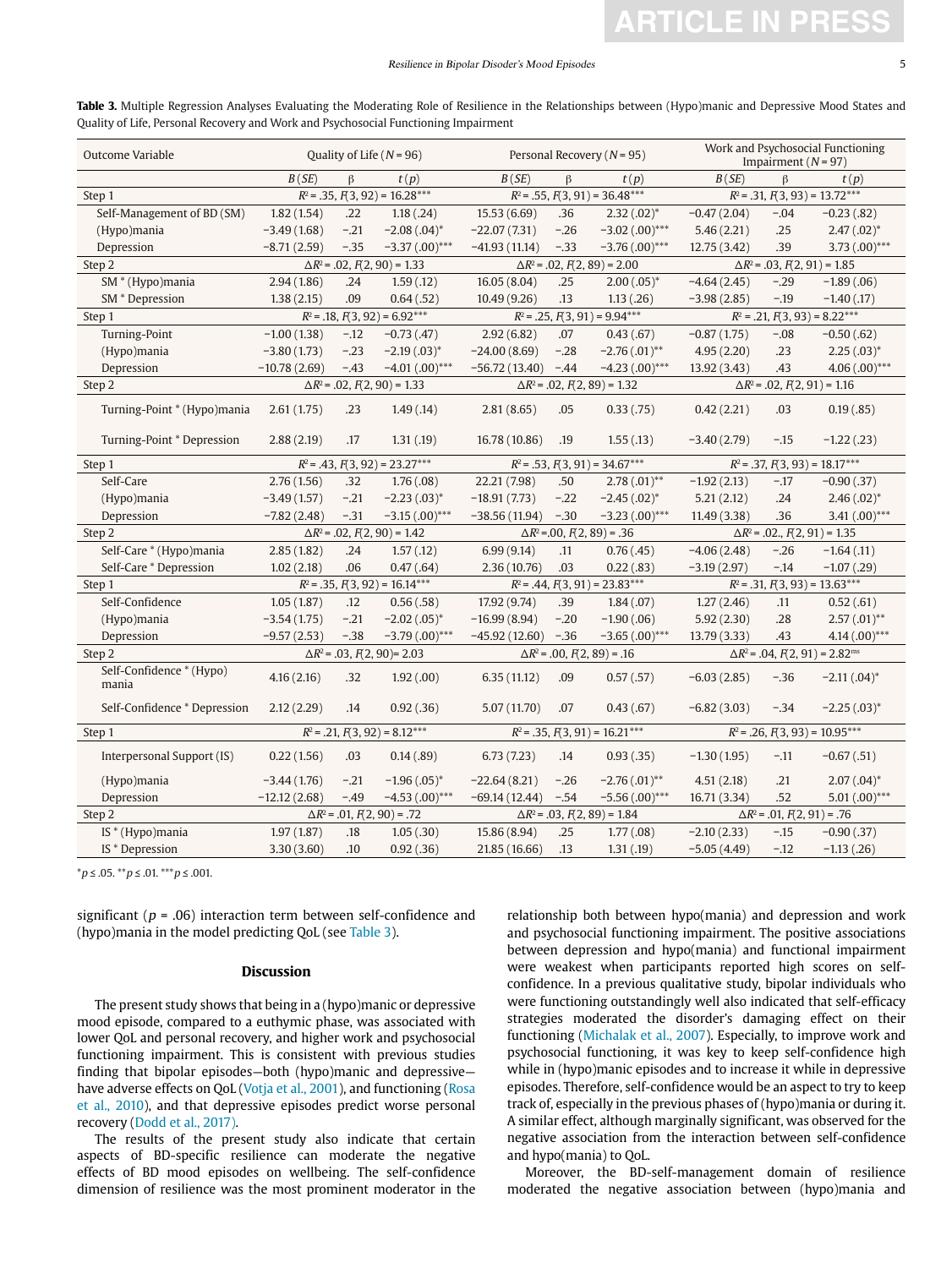personal recovery. Individuals in a (hypo)manic episode who scored high in self-management of BD obtained higher personal recovery scores compared to those who scored low in self-management. However, this resilience domain was not associated with personal recovery for participants in a euthymic phase. According to previous literature, self-management and self-care (i.e., sleep, rest, exercise, and diet) are wellbeing strategies that help people with BD to selfmanage their symptoms (Miklowitz, 2008; Russell & Browne, 2005; Suto et al., 2010). Therefore, self-management strategies focusing on the core areas impaired by the (hypo)manic episode could be of great relevance to enhance personal recovery. In the current study, the resilience domain of BD-self-management predicted better personal recovery for those in a (hypo)manic episode, in contrast with those in a euthymic phase. This might be surprising at first, as selfmanagement has been positively associated with wellbeing in people diagnosed with BD. However, resilience involves many processes that are deployed when the adversity is strong enough to imply a significant threat to healthy functioning (Riley & Masten, 2005). Thus, this resilience domain works better when the symptomatology is highly pronounced in contrast to when there are no symptoms or they are less threatening to health.



**Figure 1.** Moderating Roles of Self-management of BD and Self-confidence between (Hypo)manic and/or Depressive State and Personal Recovery or Functional Impairment.

Subjects with BD may overestimate their self-confidence and selfmanagement during (hypo)manic episodes and may underestimate them during depressive episodes. For example, subjects in a (hypo) manic episode mistakenly perceive that they have greater BD selfmanagement capacity, and feel that they are more capable and selfsufficient to cope successfully with the difficulties associated with BD (Echezarraga, Las Hayas et al., 2019). However, the reality may not be a real increase in their self-management capacity, but an exaggerated perception of their capacity as a consequence of their (hypo)manic episode. Alternatively, resilience, specifically self-confidence and selfmanagement of BD, may have been generated in individuals who, due to the experienced course of their disorder, could pay more attention to the energy drain, the risks, and impairments from hypomanic episodes—such as their possible escalation into mania—, which could lead them to feelings of shame and guilt (Fletcher et al., 2013). We propose that the knowledge—based on their previous experience of the detrimental effects that bipolar episodes may imply for their mental health and lives may prevent attenuating the forthcoming (hypo)manic episodes in patients with high self-management of BD. Notwithstanding, bidirectional associations between the perception of self-confidence and self-management of BD and bipolar episodes should be especially considered in long-term functional impairment and QoL outcomes.

Finally, both BD-self-management and self-care were associated with higher scores on personal recovery. This finding is congruent with previous studies demonstrating that resilience is related to personal recovery (Echezarraga et al., 2018). Similarly, people with BD have indicated that illness management strategies are a crucial factor for smooth functioning despite their disorder (Michalak et al., 2007).

Resilience was not directly associated with QoL or with work and psychosocial functioning impairment, in contrast to previous findings (Bozikas et al., 2018; Hofer et al., 2017). It should be noted that the present study used a BD-specific resilience measure that allowed us to analyze the differential effects of separate resilience components in syndromic patients, thereby advancing knowledge of protective factors during bipolar episodes, unlike previous research analyzing generic resilience in subsyndromal bipolar patients (Bozikas et al., 2018; Hofer et al., 2017).

The study is not exempt from limitations. We did not ensure the diagnosis of patients coming from non-governmental national BD associations with a clinical interview, and we did not distinguish between participants' bipolar diagnosis type (i.e., BD-I or BD-II). Bipolar mood episodes were determined based on self-rated internal symptomatic state, which may have been influenced by patients' current mood bias (Judd et al., 2005), and thus not following the same clinician-assessed criteria for categorization within a certain bipolar episode. For example, individuals experiencing (hypo)mania may have underestimated their vulnerabilities and overestimated their mental health status and resilience levels (Fletcher et al., 2013). Also, this study did not assess the type of BD treatment participants were receiving or whether they had comorbid psychiatric diagnoses. Despite of the fact that the study relies exclusively on self-reported measures, in the absence of enough physician-administered assessments of symptomatic state, previous studies have provided similar findings for clinician-versus patient-reports of patients' healthrelated outcomes (Votja et al., 2001). In fact, there appears to be a correspondence between patients' self-estimation of their internal symptomatologic state and their clinical recovery in terms of symptom severity and functioning impairment (e.g., Jones et al., 2006). Patients' subjective perspective is also of interest. Another limitation was the high number of analyses carried out, given the small size of the sample. Forthcoming research should replicate the study with larger samples. Future studies should include BDrelated variables, such as the number of episodes, comorbidity, and illness duration, as possible covariates to explore the associations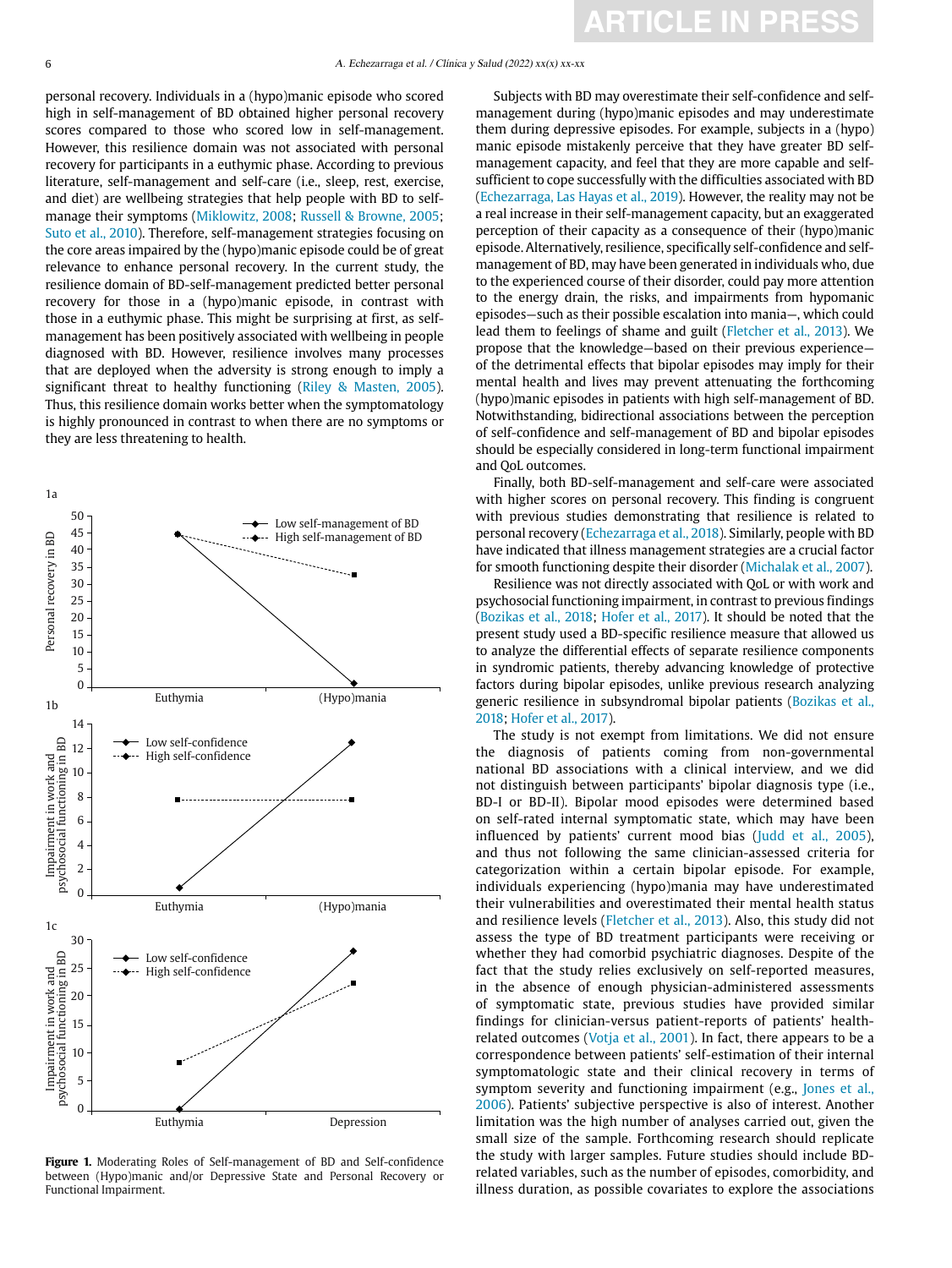between BD mood episodes and QoL, personal recovery, and impairment in work and psychosocial functioning. Forthcoming studies should obtain more homogeneous groups for each bipolar mood state category, which might increase the statistical power. In addition, in the current study, living with BD was considered a stressful experience per se, as it impacts all life areas, such as work and psychosocial functioning. Nonetheless, for a more precise evaluation, future studies might also include a measure of stress perception to control for its effect. Finally, note that the crosssectional methodology prevents us from inferring causal and predictive relationships.

# **Conclusion**

The findings of the present study support the controversial fact that (hypo)manic episodes are not synonymous with increased wellbeing. In fact, both (hypo)manic and depressive mood states predicted worse QoL, personal recovery, and psychosocial functioning. Furthermore, by providing evidence of protective factors that may contribute to the improvement of the illness course (i.e., salutogenic approach), we complement the pathogenic focus of previous studies that have investigated factors precipitating bipolar episodes (e.g., Proudfoot et al., 2011). Our results showed that resilience, especially self-management of BD, plays a protective role. Individuals may show better treatment adherence if they feel they have more control over the management of their disorder. For example, individuals may be encouraged to increase self-management and self-confidence when considering risky behaviors and the severe impact of manic episodes. Moreover, considering the protective role of resilience together with the fact that the risk of relapse and hospitalizations increase with each episode (Goldberg et al., 2005), therapeutic interventions for BD could be more effective if they focus on resilience.

#### **Conflict of Interest**

The authors of this article declare no conflict of interest.

#### **Acknowledgements**

We appreciate the assistance from Ana Maria González-Pinto in sample recruitment. We are indebted to the people that gave their time to participate in this study.

#### **References**

- American Psychiatric Association (APA, 2000). Diagnostic and statistical manual of mental disorders (4th ed., text revision). American Psychiatric Association.<https://doi.org/10.1176/appi.books.9780890423349>
- American Psychiatric Association (APA, 2013). Diagnostic and statistical manual of mental disorders (5th ed.). American Psychiatric Association. <https://doi.org/10.1176/appi.books.9780890425596.744053>
- Bauer, M. S., Vojta, C., Kinosian, B., Altshuler, L., & Glick, H. (2000). The Internal State Scale: Replication of its discriminating abilities in a multisite, public sector sample. Bipolar Disorders, 2(4), 340-346. <https://doi.org/10.1034/j.1399-5618.2000.020409.x>
- Bozikas, V. P., Parlapani, E., Ntouros, E., Bargiota, S. I., Floros, G., Nazlidou, E. I., & Garyfallos, G. (2018). Resilience predicts social functioning in clinically stable patients with bipolar disorder. Journal of Nervous and Mental Disease, 206(7), 567-574. [https://doi.org/10.1097/](https://doi.org/10.1097/NMD.0000000000000843) [NMD.0000000000000843](https://doi.org/10.1097/NMD.0000000000000843)
- Calabrese, J. R., Vieta, E., El-Mallakh, R., Findling, R. L., Youngstrom, E. A., Elhaj, O., Gajwani, P., & Pies, R. (2004). Mood state at study entry as predictor of the polarity of relapse in bipolar disorder. Biological Psychiatry, 56(12), 957-963. [https://doi.org/10.1016/j.](https://doi.org/10.1016/j.biopsych.2004.09.022) [biopsych.2004.09.022](https://doi.org/10.1016/j.biopsych.2004.09.022)
- Dodd, A. L., Mezes, B., Lobban, F., & Jones, S. H. (2017). Psychological mechanisms and the ups and downs of personal recovery in bipolar disorder. British Journal of Clinical Psychology, 56(3), 310-328. [https://](https://doi.org/10.1111/bjc.12140) [doi.org/10.1111/bjc.12140](https://doi.org/10.1111/bjc.12140)
- Echezarraga, A., Calvete, E., González-Pinto, A. M., & Las Hayas, C. (2018). Resilience dimensions and mental health outcomes in bipolar disorder in a follow-up study. Stress and Health, 34(1), 115-126. [https://doi.](https://doi.org/10.1002/smi.2767) [org/10.1002/smi.2767](https://doi.org/10.1002/smi.2767)
- Echezarraga, A., Calvete, E., & Las Hayas, C. (2019). Validation of the Spanish version of the Work and Social Adjustment Scale in a sample of individuals with bipolar disorder. Journal of Psychosocial Nursing and Mental Health Services, 57(5), 44-51. [https://doi.](https://doi.org/10.3928/02793695-20181128-02) [org/10.3928/02793695-20181128-02](https://doi.org/10.3928/02793695-20181128-02)
- Echezarraga, A., Las Hayas, C., Calvete, E., González-Pinto, A. M., & Jones, S. (2019). Resilience process in bipolar disorder from the views of patients and health professionals. Revista Argentina de Clinica Psicológica, 28(5), 794-807.<https://doi.org/10.24205/03276716.2019.1125>
- Echezarraga, A., Las Hayas, C., González-Pinto, A. M., & Jones, S. (2017). The Resilience Questionnaire for Bipolar Disorder: Development and validation. Archives of Psychiatric Nursing, 31(4), 376-385. [https://doi.](https://doi.org/10.1016/j.apnu.2017.04.010) [org/10.1016/j.apnu.2017.04.010](https://doi.org/10.1016/j.apnu.2017.04.010)
- Fletcher, K., Parker, G., Paterson, A., & Synnott, H. (2013). High-risk behaviour in hypomanic states. Journal of Affective Disorders, 150(1), 50-56. <https://doi.org/10.1016/j.jad.2013.02.018>
- Goldberg, J. F., Garno, J. L., & Harrow, M. (2005). Long-term remission and recovery in bipolar disorder: A review. Current Psychiatry Reports, 7(6), 456-461. <https://doi.org/10.1007/s11920-005-0067-7>
- Haro, J. M., Reed, C., Gonzalez-Pinto, A., Novick, D., Bertsch, J., & Vieta, E. (2011). 2-year course of bipolar disorder type I patients in outpatient care: Factors associated with remission and functional recovery. European Neuropsychopharmacology, 21(4), 287-293. [https://doi.](https://doi.org/10.1016/j.euroneuro.2010.08.001) [org/10.1016/j.euroneuro.2010.08.001](https://doi.org/10.1016/j.euroneuro.2010.08.001)
- Hofer, A., Mizuno, Y., Wartelsteiner, F., Wolfgang Fleischhacker, W., Frajo-Apor, B., Kemmler, G., Mimura, M., Pardeller, S., Sondermann, C., Suzuki, T., Welte, A., & Uchida, H. (2017). Quality of life in schizophrenia and bipolar disorder: The impact of symptomatic remission and resilience. European Psychiatry, 46(2017), 42-47. [https://doi.org/10.1016/j.](https://doi.org/10.1016/j.eurpsy.2017.08.005) [eurpsy.2017.08.005](https://doi.org/10.1016/j.eurpsy.2017.08.005)
- Jones, S., Mulligan, L. D., Higginson, S., Dunn, G., & Morrison, A. P. (2013). The Bipolar Recovery Questionnaire: Psychometric properties of a quantitative measure of recovery experiences in bipolar disorder. Journal of Affective Disorders, 147(1-3), 34-43. [https://doi.](https://doi.org/10.1016/j.jad.2012.10.003) [org/10.1016/j.jad.2012.10.003](https://doi.org/10.1016/j.jad.2012.10.003)
- Jones, S. H., Tai, S., Evershed, K., Knowles, R., & Bentall, R. (2006). Early detection of bipolar disorder: A pilot familial high-risk study of parents with bipolar disorder and their adolescent children. Bipolar Disorders, 8(4), 362-372. <https://doi.org/10.1111/j.1399-5618.2006.00329.x>
- Judd, L. L., Akiskal, H. S., Schettler, P. J., Endicott, J., Leon, A. C., Solomon, D. A., Coryell, W., Maser, J. D., & Keller, M. B. (2005). Psychosocial disability in the course of bipolar I and II disorders: A prospective, comparative, longitudinal study. Archives of General Psychiatry, 62(12), 1322-1330. <https://doi.org/10.1001/archpsyc.62.12.1322>
- Kendall, T., Morriss, R., Mayo-Wilson, E., & Marcus, E. (2014). Assessment and management of bipolar disorder: Summary of updated NICE guidance. BMJ, 349, g5673-g5677. <https://doi.org/10.1136/bmj.g5673>
- Lee, D., Cha, B., Park, C.-S., Kim, B.-J., Lee, C.-S., Lee, S.-J., Seo, J.-Y., Cho, Y. A., Ha, J. H., & Choi, J.-W. (2017). Effects of resilience on quality of life in patients with bipolar disorder. Journal of Affective Disorders, 207, 434-441. <https://doi.org/10.1016/J.JAD.2016.08.075>
- Luthar, S. S., Sawyer, J. A., & Brown, P. J. (2006). Conceptual issues in studies of resilience: Past, present, and future research. Annals of the New York Academy of Sciences, 1094(1), 105-115. [https://doi.org/10.1196/](https://doi.org/10.1196/annals.1376.009) [annals.1376.009](https://doi.org/10.1196/annals.1376.009)
- Michalak, E. E., & Murray, G. (2010). Development of the QoL.BD: A disorderspecific scale to assess quality of life in bipolar disorder. Bipolar Disorders, 12(7), 727-740. <https://doi.org/10.1111/j.1399-5618.2010.00865.x>
- Michalak, E. E., Yatham, L. N., & Lam, R. W. (2005). Quality of life in bipolar disorder: A review of the literature. Health and Quality of Life Outcomes, 3, Article 72. <https://doi.org/10.1186/1477-7525-3-72>
- Michalak, E. E., Yatham, L. N., Maxwell, V., Hale, S., & Lam, R. W. (2007). The impact of bipolar disorder upon work functioning: A qualitative analysis. Bipolar Disorders, 9(1–2), 129-143. [https://doi.org/10.1111/](https://doi.org/10.1111/j.1399-5618.2007.00436.x) [j.1399-5618.2007.00436.x](https://doi.org/10.1111/j.1399-5618.2007.00436.x)
- Miklowitz, D. J. (2008). Adjunctive psychotherapy for bipolar disorder: State of the evidence. American Journal of Psychiatry, 165(11), 1408-1419. <https://doi.org/10.1176/appi.ajp.2008.08040488>
- Morgado, C., Tapia, T., Ivanovic-Zuvic, F., & Antivilo, A. (2015). Assessment of a version adapted and translated into Spanish of the Quality of Life Bipolar Disorder Questionnaire. Revista Medica de Chile, 143(2), 213- 222. <https://doi.org/10.4067/S0034-98872015000200009>
- Mundt, J. C., Marks, I. M., Shear, M. K., & Greist, J. H. (2002). The Work and Social Adjustment Scale: A simple measure of impairment in functioning. British Journal of Psychiatry, 180(5), 461-464. [https://doi.](https://doi.org/10.1192/bjp.180.5.461) [org/10.1192/bjp.180.5.461](https://doi.org/10.1192/bjp.180.5.461)
- Özer, S., Uluşahin, A., Batur, S., Kabakçi, E., & Saka, M. C. (2002). Outcome measures of interepisode bipolar patients in a Turkish sample. Social Psychiatry and Psychiatric Epidemiology, 37(1), 31-37. [https://doi.](https://doi.org/10.1007/s127-002-8211-z) [org/10.1007/s127-002-8211-z](https://doi.org/10.1007/s127-002-8211-z)
- Proudfoot, J., Doran, J., Manicavasagar, V., & Parker, G. (2011). The precipitants of manic/hypomanic episodes in the context of bipolar